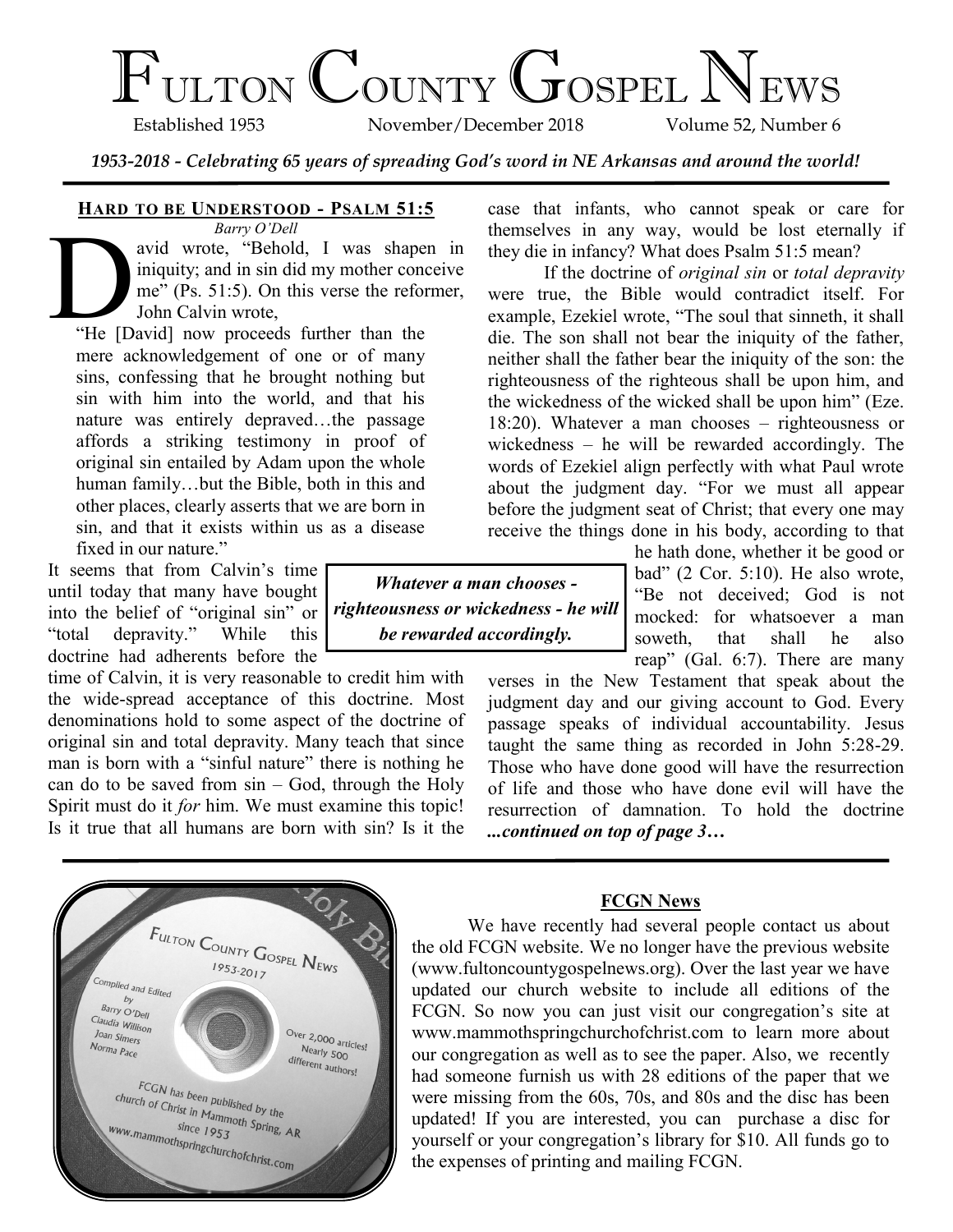# **HARD TO BE UNDERSTOOD - EZEKIEL 37 - THE VALLEY OF DRY BONES**

*Brock Kendall - Nettleton church of Christ - Jonesboro, AR*

The name Ezekiel means "God strengthens" or "God is Strong." Perhaps we find the nature of Ezekiel's work in his name. His mission was one to condemn strongly the sins of the Jews, which were the cause of Jerusalem's forthcoming destruction. His message and mission called for one who would be strong enough to withstand the criticism and hardship strong preaching provokes from those in sin. Ezekiel had a four-fold mission. He had to dispel any hope among the Israelites that the captivity might be short. He had to prove God's case against Israel, showing the Israelites why they were in captivity. He had the responsibility to persuade the people to repent of their sins. Lastly, he proclaimed a message of hope (chapters 33-48). The focus of this article is to give an explanation of chapter 37 in its historical and spiritual contexts.

The premillennial advocates interpret this portion of Scripture, which speaks of the return of Israel to Palestine from their Babylonian captivity, as a literal movement of Jews back into Palestine at the beginning of the "thousand-year reign of Christ" at Jerusalem. This theory has no biblical support, and is in fact, a rejection of clear scriptural evidence. Ezekiel had to show Israel that Jerusalem would be destroyed. Moreover, after the fall of Jerusalem he had to help them overcome their despair. The book falls into three parts: 1) We have the prophecies **before** the siege of Jerusalem (1-24). 2) We have the prophecies **during** the siege of Jerusalem (25-32). 3) We have the messages **after** the fall of Jerusalem (33-48). The vision that God gave Ezekiel (valley of dry bones) which represents "the whole house of Israel" (vs. 11), was a vision of their restoration. Indeed, it was a message of good news for a despondent group of people.

The prophet has a vision where he is again "carried out in the spirit of the LORD" to a new location (vs. 1). The careful reader will find that the "hand of the LORD was upon Ezekiel" (vs. 1), which would indicate that he was inspired of God (2 Tim. 3:16, 17). Then, the prophet was brought to a "valley which was full of bones" (vs. 1). These bones represented Israel's current state while in captivity (vs. 11). Notice that God asks Ezekiel, who is referred to as "Son of man" if these bones can live (vs. 3). Through man's wisdom it would seem hopeless for the dry bones (Israel) because they are so far gone. But, this great prophet knows that he is talking with the

Almighty, who has the future of Israel in His hands, or any other nation for that matter. Ezekiel doesn't answer "yes" or "no" but that Jehovah **alone** knows the answer! What a lesson this prophet gives to the "Israel of God" (Gal. 6:16) today on the necessity of humility and reverence that one ought to have when they approach God! God is the Sovereign Ruler of the universe, man is not and shouldn't act or talk as if he is! In this vision, God tells Ezekiel to prophesy to the bones. This would seem to be a useless task, but doesn't it also seem like a useless task to preach to a morally decayed society today? Yet today, God commands preachers to "preach the word" and to do so "in season and out of season" (2 Tim. 4:1-4). Even though, sometimes it seems as if no one is listening, true preachers realize that the power is found in God and in the system that He chose and not man (Rom. 1:16, 17; 1 Cor. 1:18-25). The message that God gave Ezekiel was that the bones would live again (Isa. 26:19; Jn. 5:25-29). Since God made Adam from dust (Gen. 2:7), surely He can restore life to dead bones! The restoration of these dry bones will prove to the people that God is LORD! The phrase "they shall know that I am God" is found repeatedly throughout the book of Ezekiel. God wanted His people to know that His purpose for them would be accomplished! Of course, the ultimate purpose which was in the mind of God from eternity was to bring the Christ into the world to die for all men and established His Church (Eph. 3:1-11), which He did to perfection!

Ezekiel did as God commanded him, and an exceedingly great army resulted (vs. 10). Interestingly, the bones came together, bodies were formed, but there was as yet no life. However, life (breath) came from the four winds (all the corners of the world), and they were completely restored to life. Again, the bones represented Israel in captivity. The nation had died and the people had lost hope. Incidentally, this is a parallel to the present age (Eph. 2:1-7). The restoration to life was the restoration to the land of Israel, not some earthly reign of Christ in Jerusalem in the future! Christ will never step foot on the earth again (1 Cor. 15:24; 1 Thes. 4:17).

We are so thankful for the lessons that this great vision gives the child of God today (Rom. 15:4; 1 Cor. 10:11). We are reminded that the LORD is the giver of life. From Genesis one, we learn that God is the Source of life. From Acts 17:25, we learn that He *...continued on bottom of page 3...*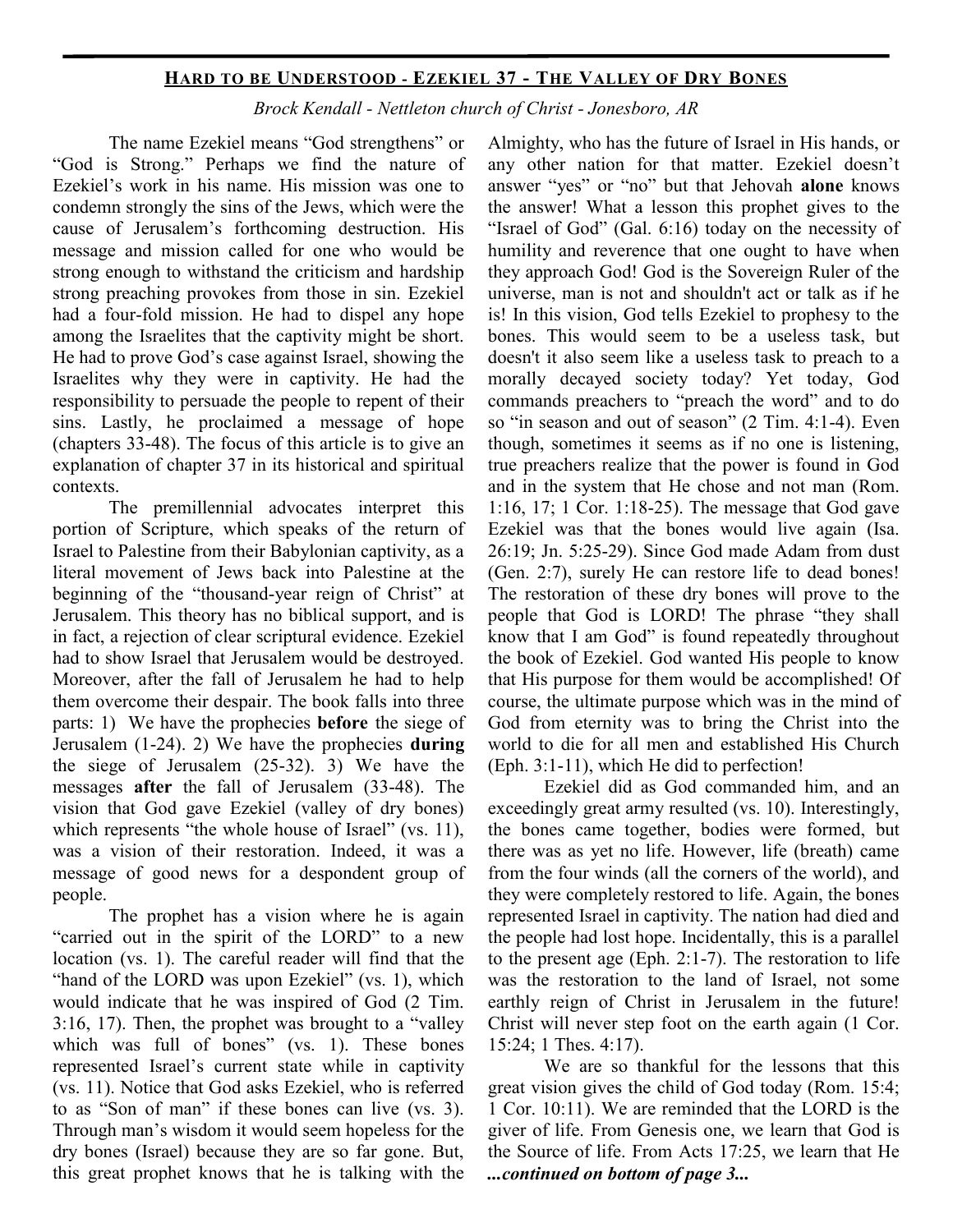# *...Psalm 51:5...*

of *original sin* or *total depravity* based on a misunderstanding of Psalm 51:5 would contradict many passages that deal specifically with the nature of God's judgment.

If the doctrine of *original sin* or *total depravity* were true, what do the following words of Jesus mean? As His disciples were arguing over who would be the greatest in the kingdom, Jesus used a child as an object lesson for them. He said, "Except ye be converted, and become as little children, ye shall not enter into the kingdom of heaven. Whosoever therefore shall humble himself as this little child, the same is the greatest in the kingdom of heaven" (Matt. 18:3-4). Was Jesus encouraging His disciples to become totally depraved and sinful people in order to enter the kingdom of heaven? The remaining beliefs of Calvinism are entirely dependent upon the first – *total depravity*. Basically it is taught that since man is totally depraved from birth, God must choose who will be saved and who will be lost. Then, those who have been chosen directly by God cannot resist that call, nor can they fall from grace. The problem with these tenets is that Scripture teaches something totally different. Each individual must choose whether or not they will obey God. Acts 13:46 informs us that people can judge themselves unworthy of everlasting life. The Thessalonians turned from idols to serve the living God (1 Thes. 1:9). Once a person turns from sin to God he must keep himself in the love of God (Jude 21). The child of God must deny ungodliness and worldly lusts and live "soberly, righteously, and godly in this present world" (Titus 2:11-12). The word of God does not teach *original sin* or *total depravity*.

So, what does Psalm 51:5 mean? With a knowledge of many other Bible passages we know that it is not teaching that all humans are born with a sinful nature inherited from Adam. Understanding what the Bible teaches about sin will also help in understanding the verse under consideration. Four passages define for us what sin is: (1) a transgression of law  $(1 \text{ Jn. } 3:4)$ ;  $(2)$  failing to do what is right (Jas. 4:17); (3) a violation of one's conscience (Rom. 14:22  $-23$ ); (4) all unrighteousness (1 Jn. 5:17). An infant cannot do any of these things and individual responsibility for sin is taught throughout Scripture. David was writing out of great sorrow and repentance for the sin(s) he had committed as recorded in 2 Samuel 11-12. He pleaded with God for *mercy*, *blotting out*, *washing*, and *cleansing* from sin (Ps. 51:1-4). He wanted to be *clean* and *whiter than snow* (v. 7). He wrote, "The sacrifices of God are a broken spirit: a broken and a contrite heart, O God, thou wilt not despise" (Ps. 51:17). In the middle of all the above statements we find, "Behold, I was shapen in iniquity; and in sin did my mother conceive me" (Ps. 51:5). That sentiment is similar to what Paul wrote about himself when he referred to himself as the chief of sinners (1 Tim. 1:15). Paul was an apostle of Christ and had been entrusted with the gospel (1 Tim. 1:1, 11). Christ had enabled him and put him into the ministry (1 Tim. 1:12). Yet, with all of that, he remembered his past of persecution against Christ and the church (1 Tim. 1:13). In the same way, David had been forgiven of his sins of adultery and murder, but he lived with the memory of those terrible events. After being confronted by God's prophet we read, "And David said unto Nathan, I have sinned against the Lord. And Nathan said unto David, The Lord also hath put away thy sin; thou shalt not die" (2 Sam. 12:13). Psalm 51:5 records for us the heart of a man who realized the gravity of his sin and was expressing great regret and repentance toward God. The Holy Spirit, through the pen of David, was revealing the terrible consequences of sin and the feeling of guilt that often remains, even after forgiveness from God.

# *...Ezekiel 37...*

gives life to all humans, and from 1 John 5:11-12 we learn that He gives us spiritual, eternal life in His Son. Thank God for His gifts. Another lesson of immense importance is the truth that God gives reason for hope when hope seems lost. The Jews were disheartened after the final fall of Judah to the Babylonians. Their outlook was bleak (vs. 11). Just when His captive people in a distant land felt like there was no hope for them, the LORD sent the message that He would give them life and cause them to return to their homeland (vs. 12-14). Let us not forget that our God, the Creator of heaven and earth, is "the God of hope" (Rom. 15:13). When matters do not seem to be going our way, when the future looks dim, when we are tempted to throw in the towel, thinking that all is hopeless, let us remember that when God says there is reason to have hope, then there is reason to have hope! God's people should be people of joy, hope, and optimism because our God is the God of hope!

*FCGN will look a little different beginning in 2019, but you can be sure that the content will remain true to the word of God! We cannot say "THANK YOU" enough to all our readers and supporters!!*